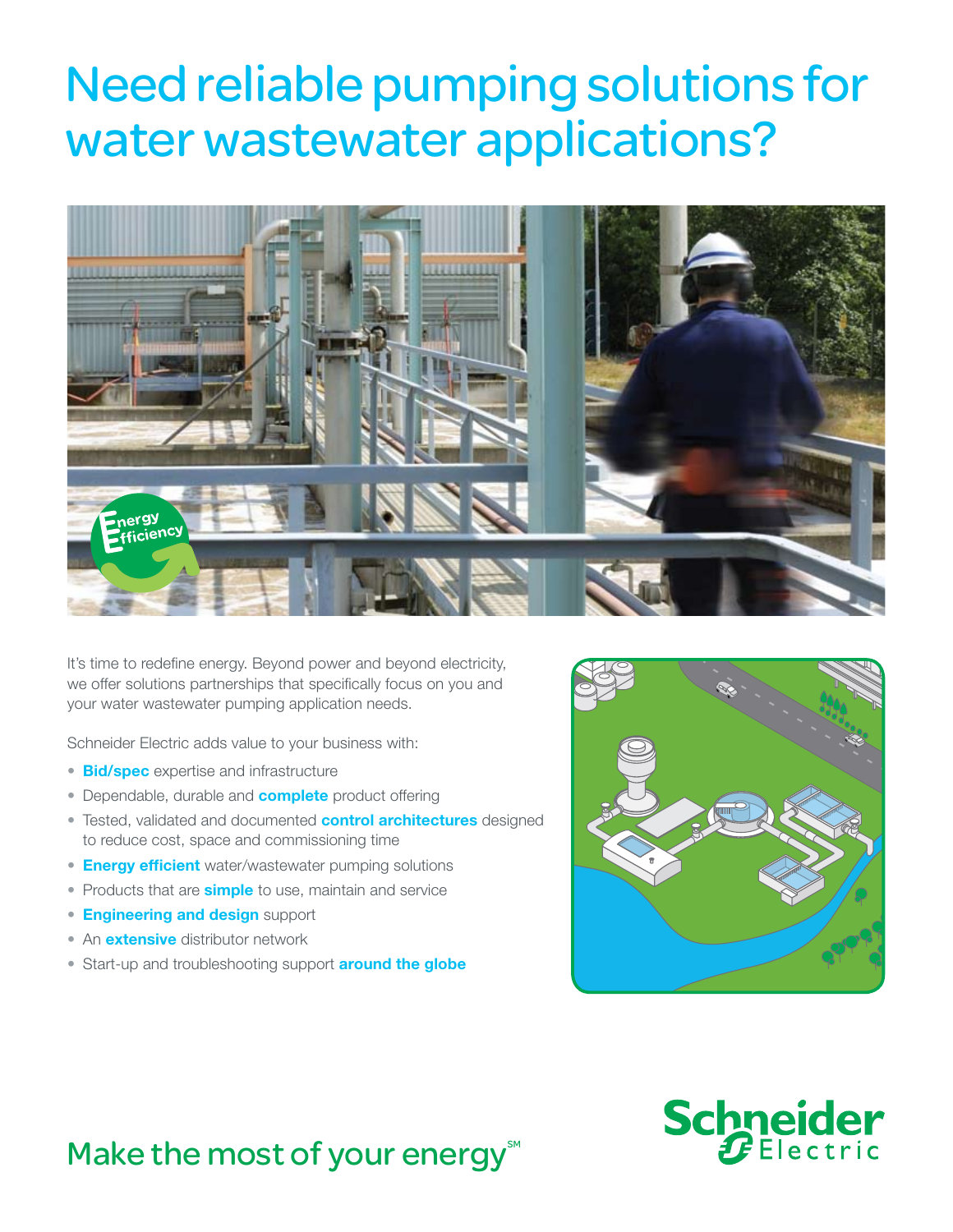## > A Customer's Challenge

A pump OEM lacked the resources and confidence to manage a bid/spec process for a customer. The customer needed to partner with a major drives supplier that was widely accepted in the water wastewater industry. They needed to enhance their offer in response to the increasing trend for consultants to specify pump OEM supply drives.

## **M** The Schneider Electric Solution

- Schneider Electric provided dedicated assistance with their bid/spec take off and proposal process.
- Submitted a "Take Off" from Dodge Reports, notified the customer of an active project where they are acceptable and requested a bid proposal.
- Provided a scope letter, documenting a drives bid that the customer could insert into their bid package – ensuring an accurate and timely proposal.

## > Another Customer's Challenge

A major pump station manufacturer, in the midst of a product redesign, was searching for several electrical suppliers to provide design options. They were under tight deadlines with a specified budget for migration. They lacked the in-house electrical design experience to create a new design for their market.

## **M** The Schneider Electric Solution

- Schneider Electric offered the assistance of the Technology and Solutions Center (TASC) for engineering and design expertise.
- Reviewed the current design with the customer to determine what modifications could be made to optimize the new design.
- The TASC recommended and validated a new control architecture that enhanced performance, reduced cost and time to market.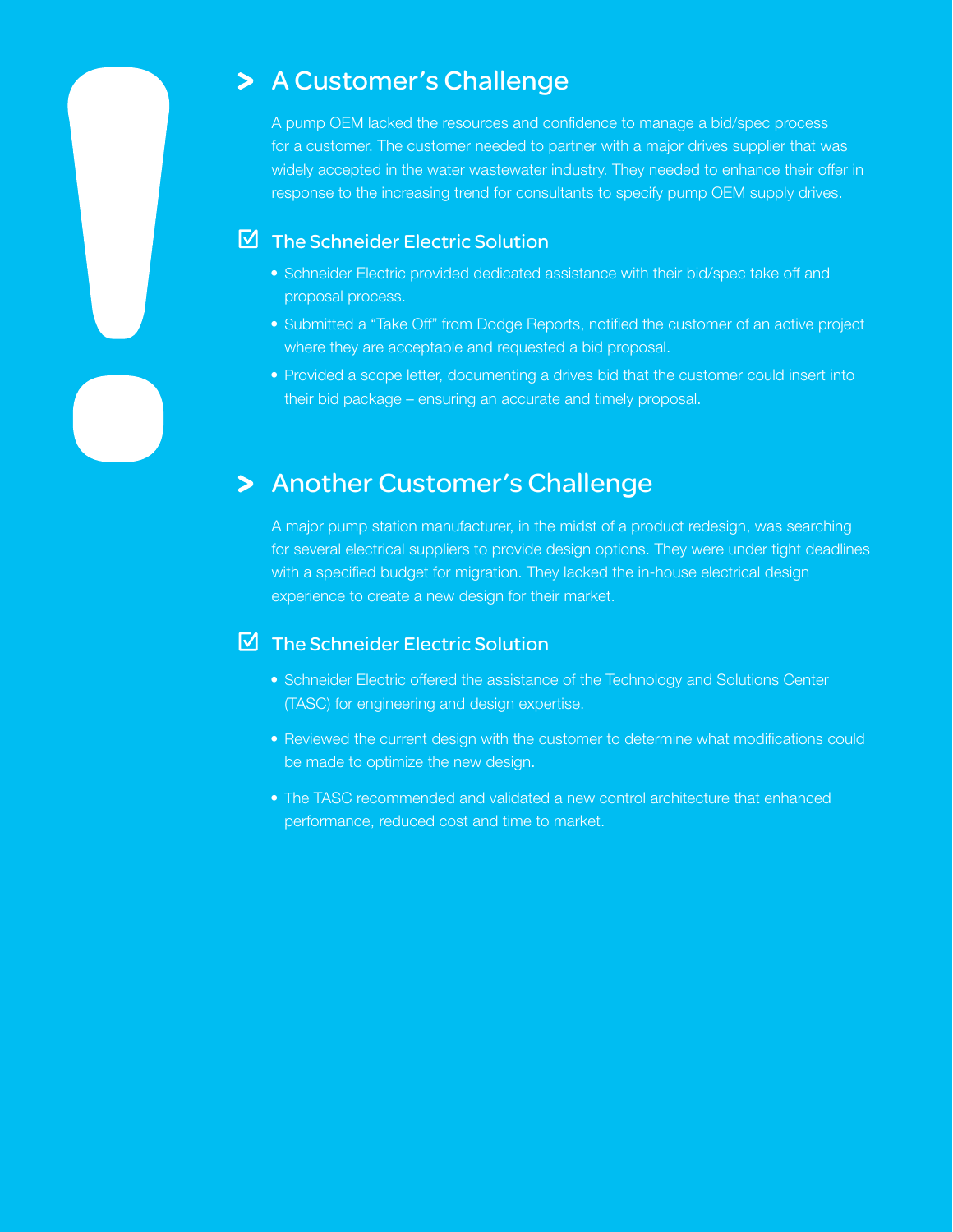

When you're concerned about energy efficiency, controls functionality or bidding and specification processes, Schneider Electric has resources available to help.

As **energy efficiency** becomes more important in pumping applications, Schneider Electric is on the leading edge of solutions for variable frequency drives to power monitoring/power management systems. Our targeted solutions help optimize the energy efficiency of your application.

Our HVAC and Pumping Solutions Center offers a dedicated team of design engineers and technicians that are focused on the design and engineering of high quality energy efficient pumping solutions.

Our **OEM Technology and Solutions Center (TASC)** offers extensive expertise in the pump industry to assist OEMs with control systems design, and in optimizing both control system architectures and product selection.

The **water wastewater Competency Center** promotes acceptance and builds preference for Schneider Electric's solutions in the water wastewater industry. We provide aggressive coverage of both the major consultants that influence job specifications and municipalities facing high growth and expansion.

Our local application experts are available to assist with design needs in drives, automation, sensors and relays.

Our **control panel builder team** is a network of trained and experienced control panel builders that can assist you with solution design and cost competitive custom panels.

We offer an **extensive distributor network** that is well trained and easily accessible to ensure readily available product and technical support.

Schneider Electric has a comprehensive product and solution offer for every segment in the pumping market – from the pump OEM to the distribution channel, we strive to provide a scalable solution for energy efficient pumping applications.

## Product offering



#### Variable frequency drives

- Broad variable frequency drive offer
- Wide horsepower range

• Service entrance ratings • Rated for outdoor applications

• Bundled plug-and-play solution

• Easy to commission

• Easy to commission

Enclosed drives

- Energy savings for applications
- Customizable for pump/pumping applications

• 18 pulse offer for harmonics reduction

#### Automation

- Full offer from low-end to mid-range solutions
- Software that is well suited for RTU applications
- Networking connectivity, our Ethernet enabled solutions provide access to pump status/information
- Well suited for pump station applications